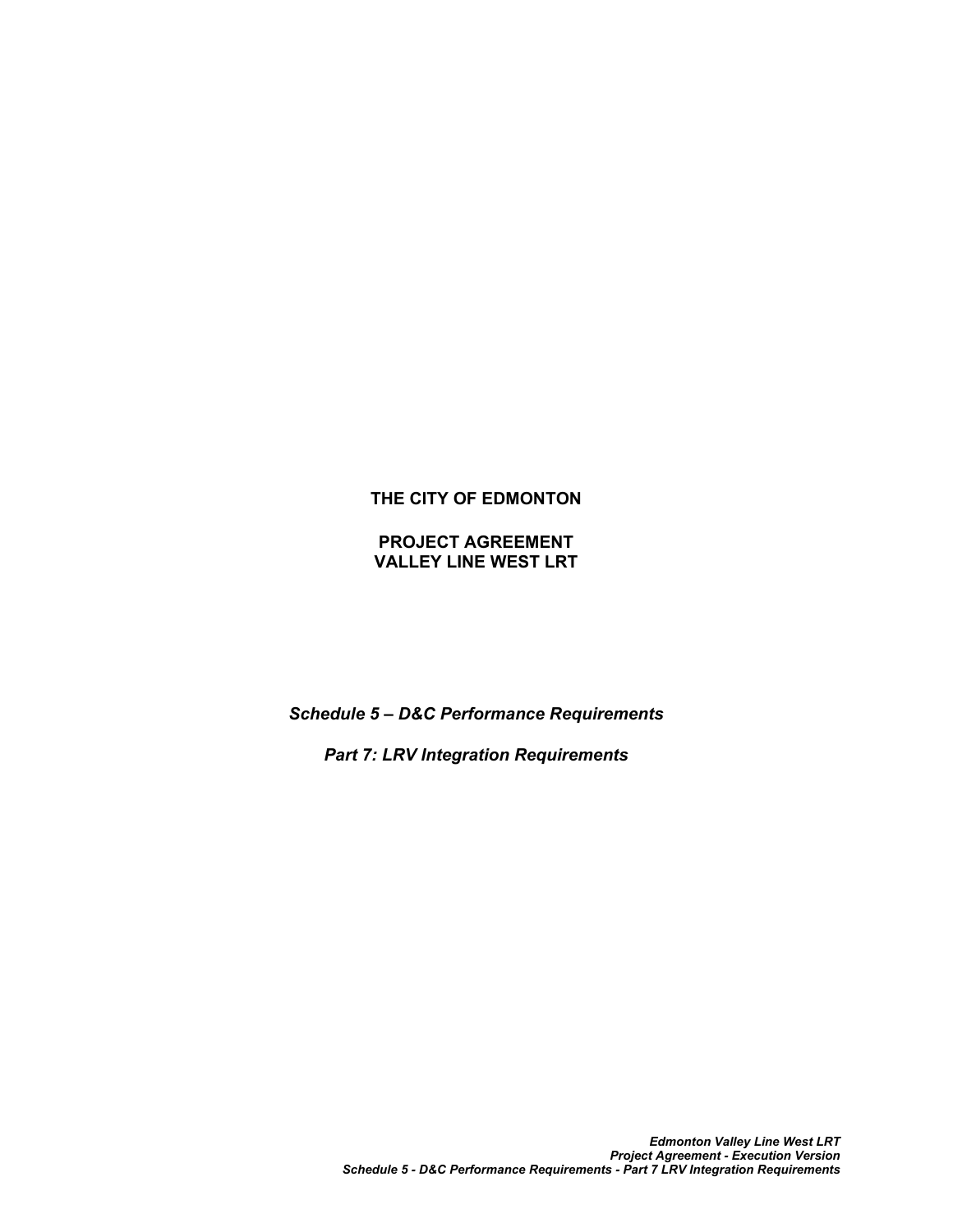# **TABLE OF CONTENTS**

| $7 - 1.1$ |
|-----------|
| $7 - 1.2$ |
| $7 - 1.3$ |
| $7 - 1.4$ |
|           |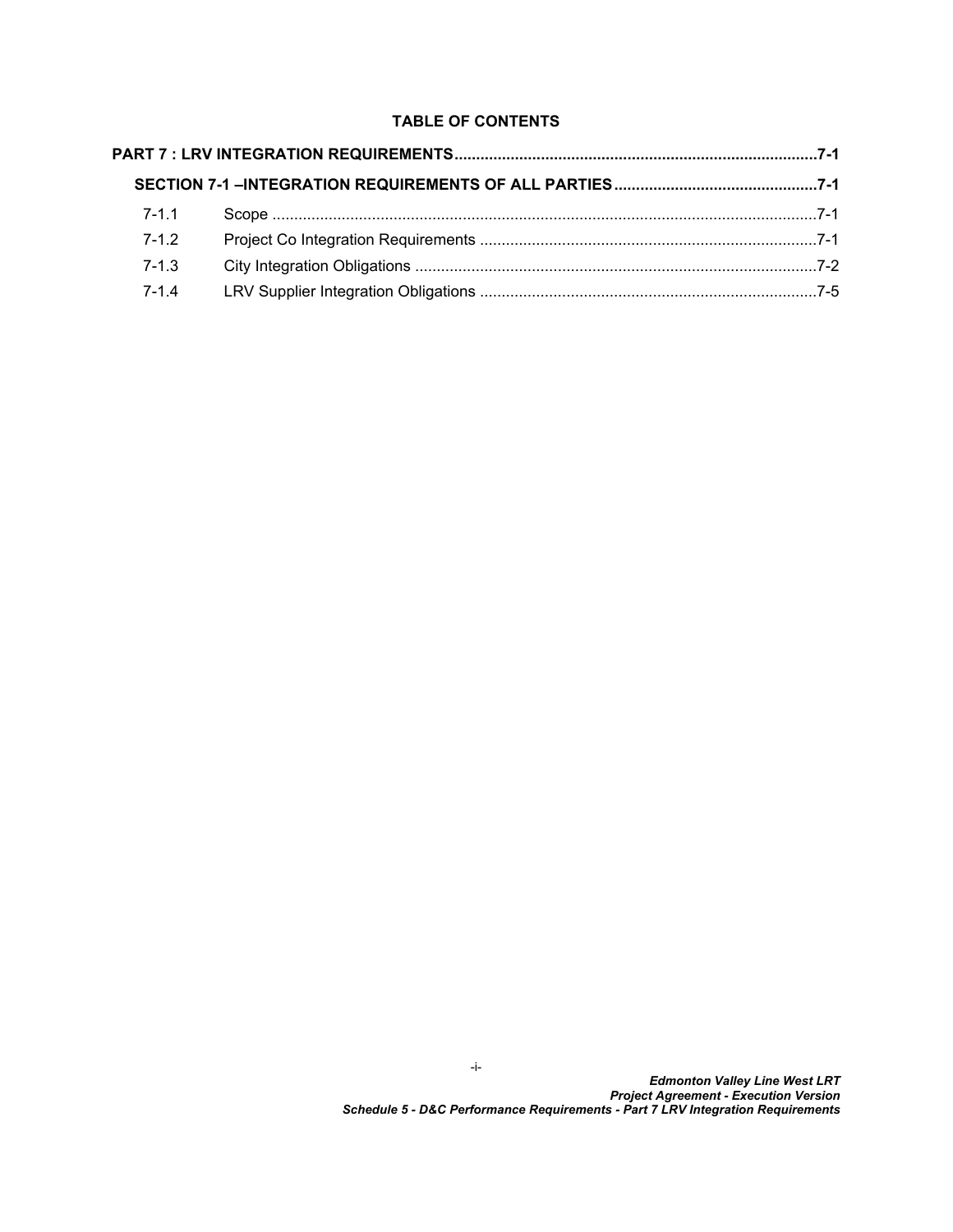### <span id="page-2-0"></span>**PART 7: LRV INTEGRATION REQUIREMENTS**

## <span id="page-2-1"></span>**SECTION 7-1–INTEGRATION REQUIREMENTS OF ALL PARTIES**

#### <span id="page-2-2"></span>**7-1.1 SCOPE**

A. This Section describes the responsibilities of Project Co, the City, and the LRV Supplier regarding integration of the Infrastructure being supplied by Project Co under this Agreement with the Stage 1 LRVs and Stage 2 LRVs to be used on the Valley Line LRT.

# <span id="page-2-3"></span>**7-1.2 PROJECT CO INTEGRATION REQUIREMENTS**

#### **7-1.2.1 Infrastructure Integration Requirements**

#### A. Project Co shall:

- 1. provide all details relating to the Integration of the Infrastructure and the Stage 1 LRVs and Stage 2 LRVs in the Integration Management Sub-Plan described in Section 5.2.2.1 [*Integration Management Sub-Plan*] of Schedule 4 [*Design and Construction Protocols*] of this Agreement;
- 2. ensure that the Infrastructure is physically and electrically integrated with the LRVs in accordance with this Schedule;
- 3. ensure that the Infrastructure software and firmware configuration is integrated with the LRV software and firmware configuration in accordance with Part 6 [*Systems*] of this Schedule;
- 4. ensure that the Infrastructure and the LRVs meet the environmental requirements of Section 1- 2.3 [*Electromagnetic Compatibility*] of this Schedule; and
- 5. perform all Infrastructure Integration testing in accordance with Section 9 [*Commissioning*] of Schedule 4 [*Design and Construction Protocols*] and this Schedule;
	- a. where Infrastructure Integration testing requires the use of one or more LRVs, Project Co shall only use Accepted Stage 2 LRVs and Stage 1 LRVs as applicable to the Infrastructure Integration testing being performed; and
	- b. where an Accepted Stage 2 LRV with outstanding deficiencies is used for Infrastructure Integration testing, Project Co shall provide written confirmation from the LRV Supplier that the outstanding deficiencies on such Stage 2 LRV will not invalidate the outcome of the Infrastructure Integration test such Stage 2 LRV is being used to conduct.

#### **7-1.2.2 Gerry Wright OMF Readiness and Integration Requirements**

- A. Project Co shall:
	- 1. achieve Phase 1 Construction Completion by the Target Phase 1 Construction Completion Date; and
	- 2. coordinate with the Operator and the City in order to promptly correct Phase 1 Construction Completion Deficiencies and perform Warranty Work in respect of Phase 1 Project Work after the Phase 1 Construction Completion Date in accordance with this Agreement and so as to not interfere with LRV Commissioning.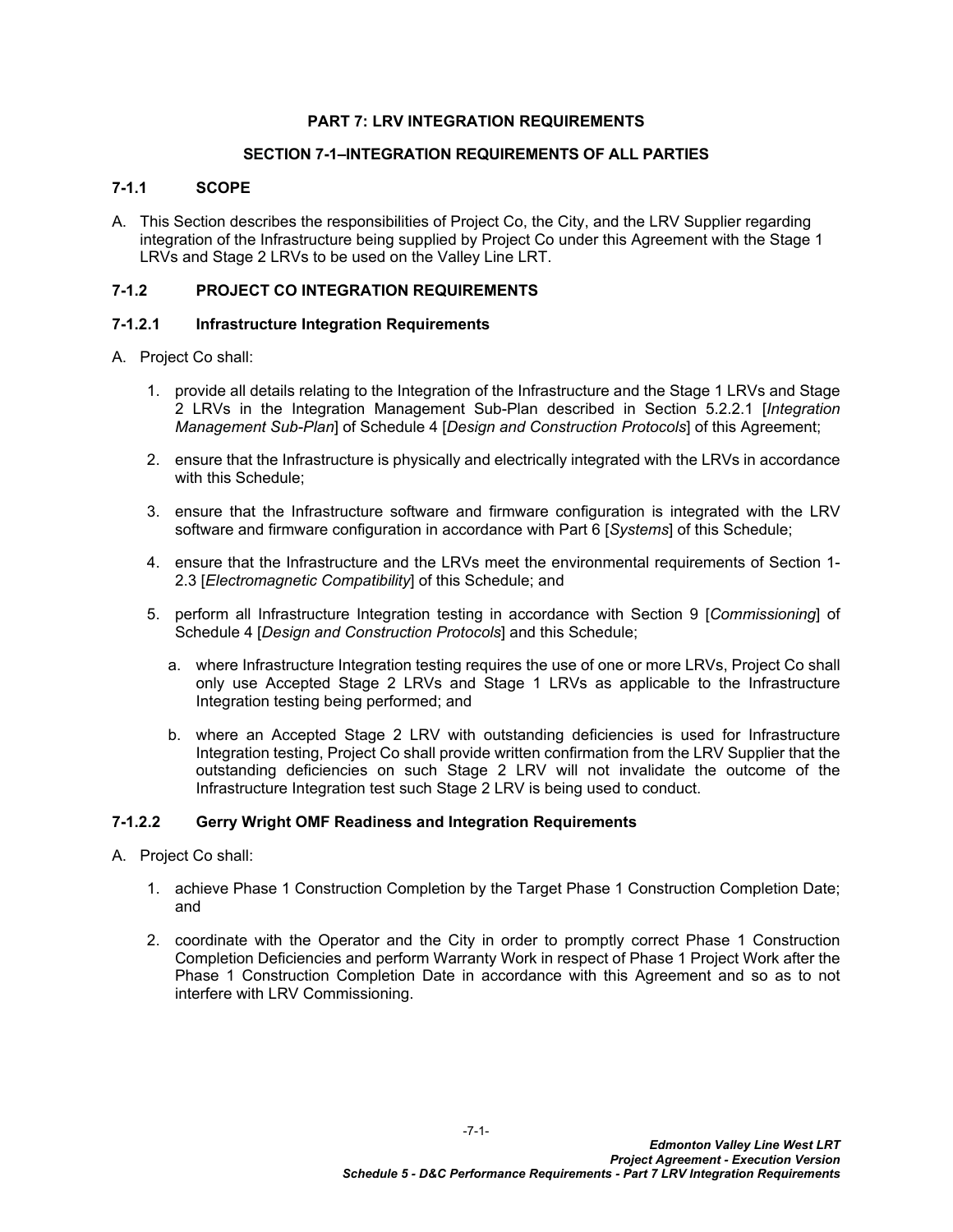## **7-1.2.3 Voice Radio System and Data Radio System**

- A. Project Co shall:
	- 1. define any space requirements, electrical connections, and onboard equipment needed for the Voice Radio System and Data Radio System for the LRV Supplier; and
	- 2. perform all configurations of these systems and equipment in coordination with the LRV Supplier.

## <span id="page-3-0"></span>**7-1.3 CITY INTEGRATION OBLIGATIONS**

- A. The City shall:
	- 1. provide the following information with respect to Stage 1 LRVs:
		- a. Stage 1 LRV dimensioned general arrangement drawings showing:
			- i. LRV length, height, width;
			- ii. bogie and axle locations and spacings;
			- iii. position of sanding points;
			- iv. wheel dimensions and profile; and
			- v. position of major roof-mounted components;
		- b. Stage 1 LRV lifting locations including:
			- i. locations of bogies on the LRV for in ground bogie lifts; and
			- ii. locations of all body lifting points;
		- c. Stage 1 LRV clearance envelopes including:
			- i. the vehicle static envelope for all AW masses;
			- ii. the vehicle dynamic envelope;
			- iii. the track clearance envelopes and maximum inswing and outswing for curves from 35 m to 300 m in 25 m increments, 350 m to 800 m in 50 m increments, and 900 m to 1200 m in 100 m increments;
			- iv. underfloor clearances to top of track level on new wheels; and
			- v. side skirt and roof skirt clear opening dimensions.
		- d. Stage 1 LRV and component masses including:
			- i. LRV at AW0 and AW4;
			- ii. axle loading at AW0;
			- iii. power bogie;
			- iv. trailer bogie;
			- v. traction control unit;
			- vi. auxiliary control unit;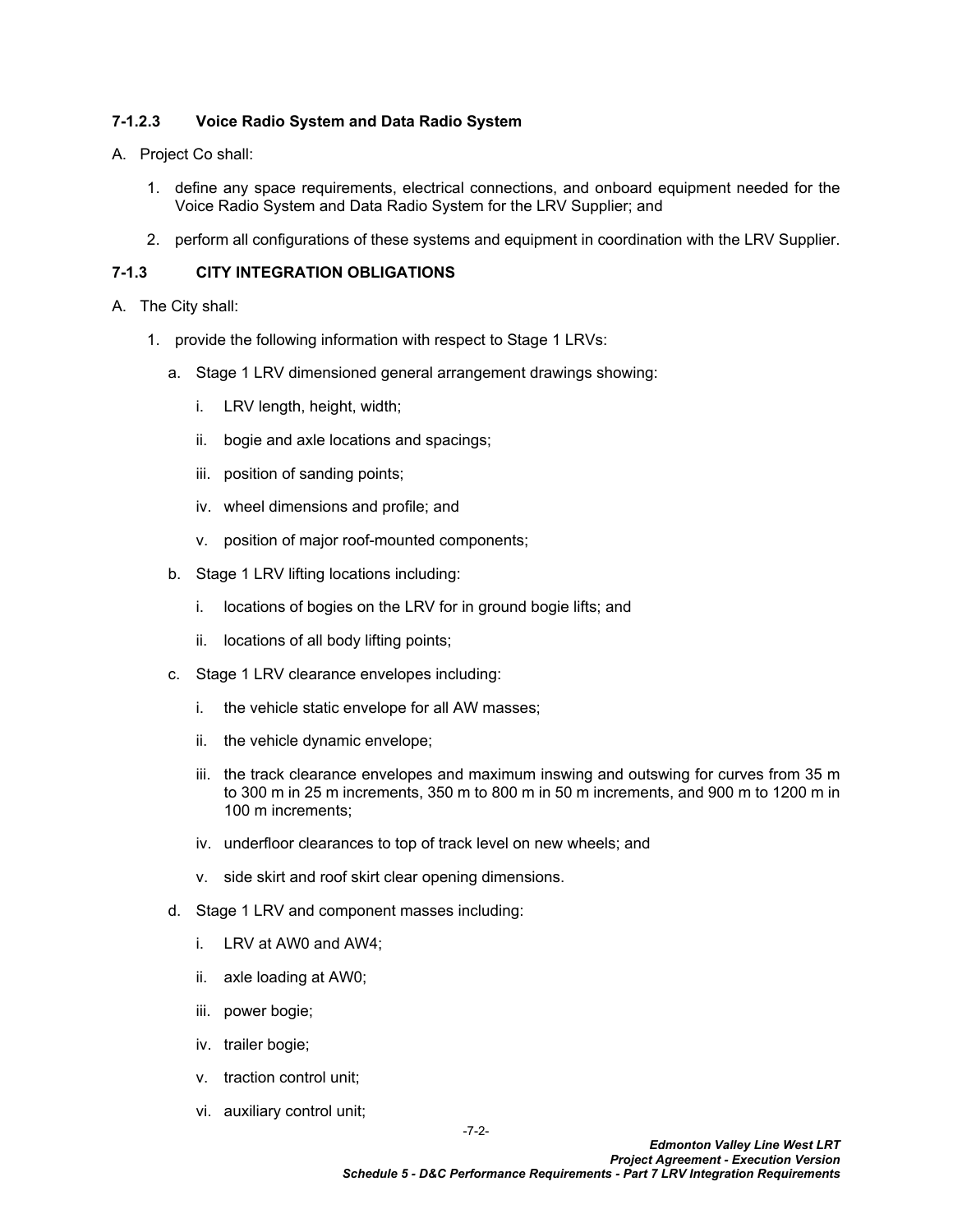- vii. pantograph assembly;
- viii. brake resistor assembly; and
- ix. HVAC;
- e. Stage 1 LRV performance characteristics including:
	- i. acceleration and deceleration characteristics at AW0 through AW3 loadings;
- f. Stage 1 LRV power requirements including:
	- i. tractive effort curves with 50 VDC increments from 500 VDC to 900 VDC;
	- ii. current draw curves with 50 VDC increments from 500 VDC to 900 VDC;
	- iii. continuous auxiliary power draw while connected to the overhead catenary system; and
	- iv. details required to power the LRV using a stinger connection;
- g. Stage 1 LRV pantograph characteristics including:
	- i. pantograph position on the Stage 1 LRV;
	- ii. width of pantograph carbons; and
	- iii. pantograph working range and upwards pressure at all heights;
- h. Stage 1 LRV details for overrun protection including:
	- i. dimensioned drawings of the coupler showing the LRV coupler in extended and stowed positions;
	- ii. dimensioned drawings of the anti-climbers showing the anti-climber and their locations relative to the centerline of Stage 1 LRV and top of rail; and
	- iii. details of crash energy management systems that involve, or in the event of an impact may cause repositioning of elements of, the coupler, draft gear, anti-climber, and front structure of the LRV;
- i. Stage 1 LRV noise and vibration report; and
- j. Stage 1 LRV platform interface investigations;
- 2. provide the following information with respect to Stage 2 LRVs:
	- a. Stage 2 LRV dimensioned general arrangement drawings showing:
		- i. LRV length, height, width;
		- ii. door locations and widths;
		- iii. bogie and axle locations and spacings;
		- iv. position of sanding points;
		- v. wheel dimensions and profile; and
		- vi. position of major roof-mounted components;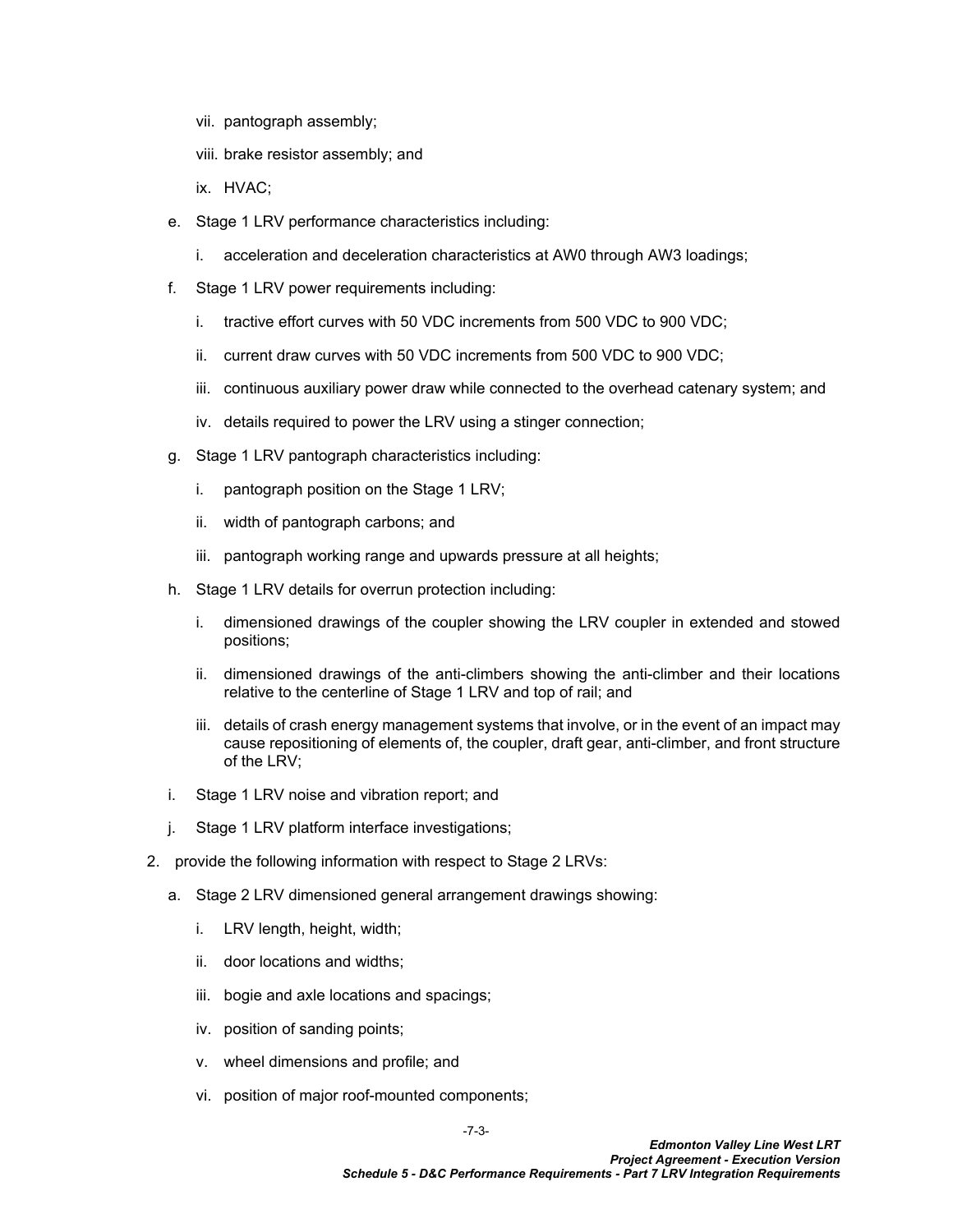- b. Stage 2 LRV clearance envelopes including:
	- i. the vehicle static envelope for all AW masses;
	- ii. the vehicle dynamic envelope;
	- iii. the track clearance envelopes and maximum inswing and outswing for curves from 25 m to 300 m in 25 m increments, 350 m to 800 m in 50 m increments, and 900 m to 1200m in 100 m increments;
	- iv. underfloor clearances to top of track level on new wheels; and
	- v. side skirt and roof skirt clear opening dimensions;
- c. Stage 2 LRV and component masses including:
	- i. LRV mass at AW0;
	- ii. axle loading at AW0; and
	- iii. powered and unpowered bogie masses;
- d. Stage 2 LRV power requirements including:
	- i. tractive effort curves with 50 VDC increments from 500 VDC to 900 VDC;
	- ii. current draw curves with 50 VDC increments from 500 VDC to 900 VDC;
	- iii. LRV continuous auxiliary power draw while connected to the overhead catenary system; and
	- iv. details required to power the LRV using a stinger connection in the Gerry Wright OMF Part B including the power and loading requirements, location, or locations, the stinger will plug into on the LRV, and the connection and protection strategy;
- e. Stage 2 LRV pantograph characteristics including:
	- i. pantograph position on the Stage 2 LRV;
	- ii. width of pantograph carbons; and
	- iii. pantograph working range and upwards pressure at all heights;
- f. Stage 2 LRV details for overrun protection including:
	- i. dimensioned drawings of the Stage 2 LRV coupler showing the LRV coupler in extended and stowed positions;
	- ii. dimensioned drawings of the Stage 2 LRV anti-climbers showing the anti-climber and their locations on the Stage 2 LRV relative to the centerline of Stage 2 LRV and top of rail; and
	- iii. details of crash energy management systems on the Stage 2 LRV that involve, or in the event of an impact may cause repositioning of elements of, the coupler, draft gear, anticlimber, and front structure of the Stage 2 LRV;
- g. Stage 2 LRV lifting locations including:
	- i. locations of bogies on the Stage 2 LRVs for in-ground bogie lifts; and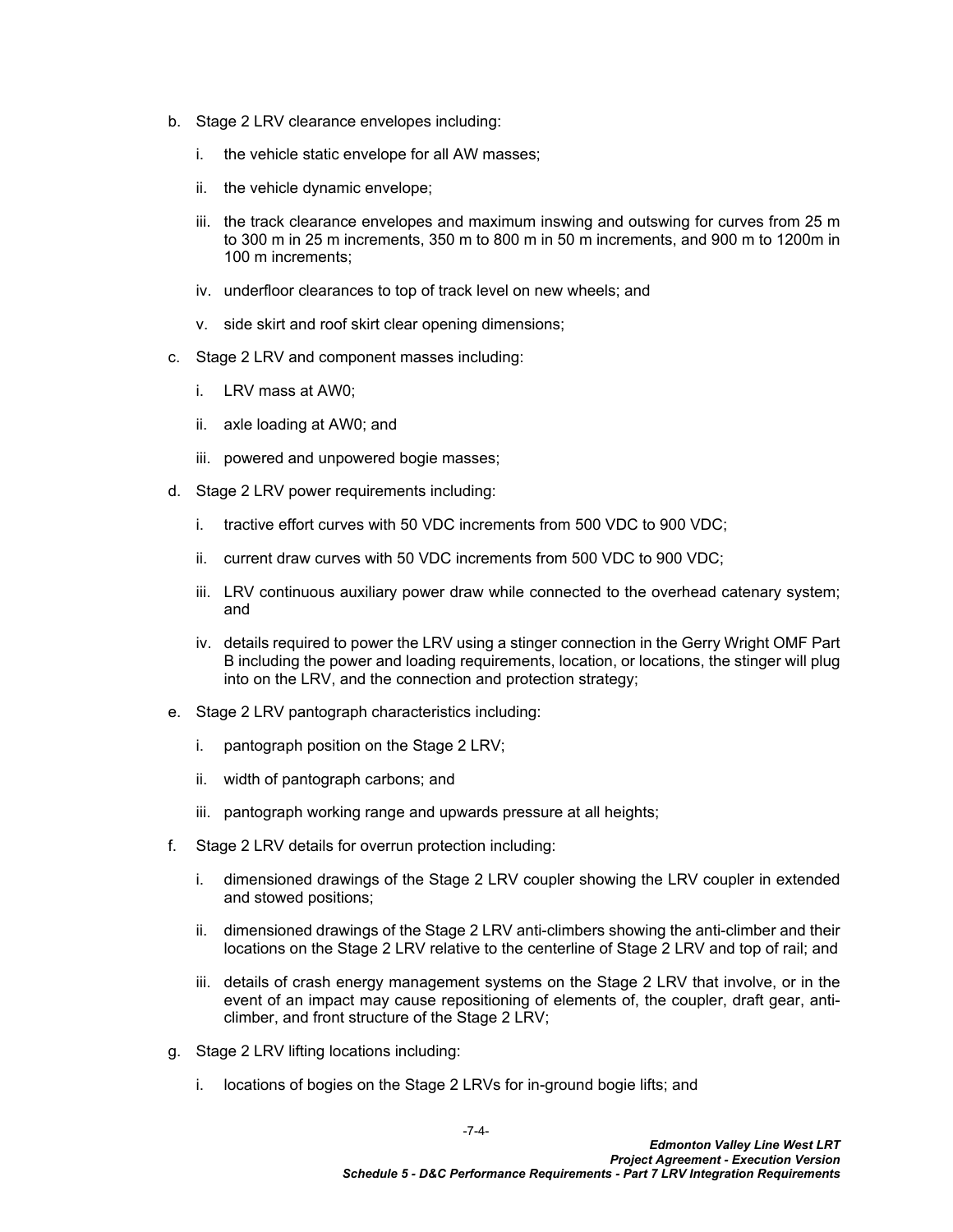- ii. locations of all body lifting points;
- h. Stage 2 LRV special tooling requirements including:
	- i. all large, fixed in place, special tools along with space requirements, masses, and mounting requirements;
	- ii. bench test equipment; and
	- iii. any system and component specific tooling required for system and component overhaul;
- i. dimensions and masses of major Stage 2 LRV components including:
	- i. the traction control unit (TCU);
	- ii. the HVAC units;
	- iii. the auxiliary power unit (APU);
	- iv. the pantograph; and
	- v. the powered and unpowered bogies; and
- j. Stage 2 LRV noise and vibration specifications;
- 3. provide all other Stage 2 LRV design criteria identified by Project Co in the Stage 2 LRV OMF B Design Criteria document in accordance with Section 6.1 [*General Design Considerations*] of Schedule 4 [*Design and Construction Protocols*] of this Agreement; and
- 4. provide two (2) Stage 1 LRVs for Phase 1 Commissioning Work including the YCS, Yard TPSS, Yard Track, and Yard OCS.

#### <span id="page-6-0"></span>**7-1.4 LRV SUPPLIER INTEGRATION OBLIGATIONS**

A. The Parties acknowledge that the obligations described in Section 7-1.4.2 [*Stage 1 LRV General Integration Requirements*] and Section 7-1.4.3 [*LRV System Specific Integration Requirements*] of this Schedule are obligations of the LRV Supplier.

### **7-1.4.1 Not Used**

#### **7-1.4.2 Stage 2 LRV General Integration Requirements**

- A. The LRV Supplier shall manage all aspects of Commissioning the Stage 2 LRVs at the Gerry Wright OMF Part B and on whichever of the Valley Line LRT Stage 1 or Valley Line LRT Stage 2 track is being used for testing and commissioning.
- B. The LRV Supplier shall support Project Co during Stage 2 LRV-related Infrastructure Integration and during the resolution of any related issues.

# **7-1.4.3 Stage 2 LRV System Specific Integration Requirements**

# **7-1.4.3.1 Train Control System (TCS) and Yard Control System (YCS) Integration Requirements**

A. The LRV Supplier shall provide Stage 2 LRVs that are compatible with the TCS, as defined in Section 6-1.3 [*Train Control System (TCS)*] of this Schedule, and YCS, as defined in Section 6-1.3.2 [*Yard Control System*] of this Schedule.